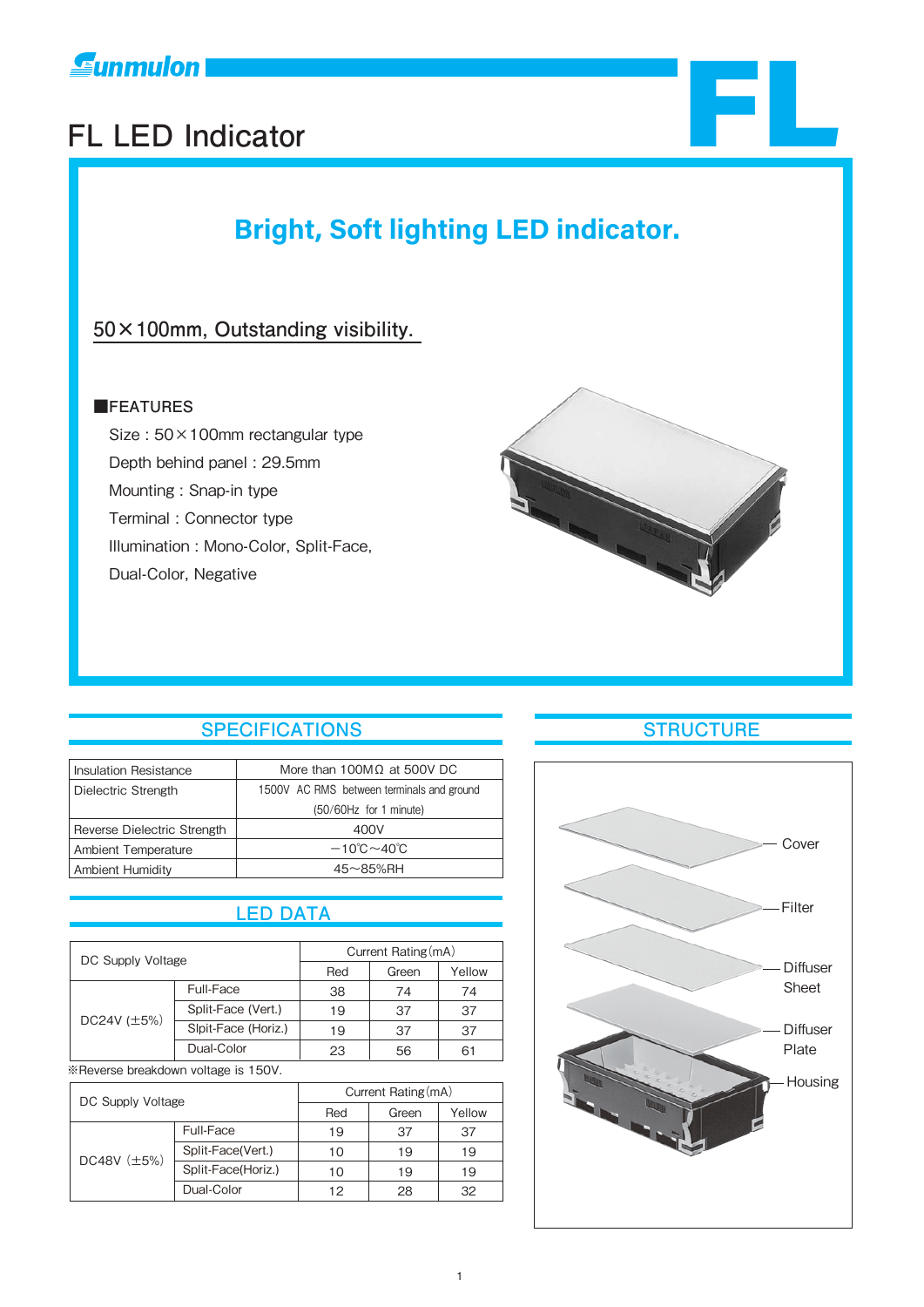

**E**unmulon

# **DIMENSIONS**



# **INTERNAL CONNECTION ARRANGEMENTS**



#### **●Dual-Color combination**

| Terminals   | <b>LED Color</b> |        |  |
|-------------|------------------|--------|--|
| $3.7 - 4.8$ | Red              | Red    |  |
| $1.5 - 2.6$ | Green            | Yellow |  |
|             |                  |        |  |

Tolerance:±0.4mm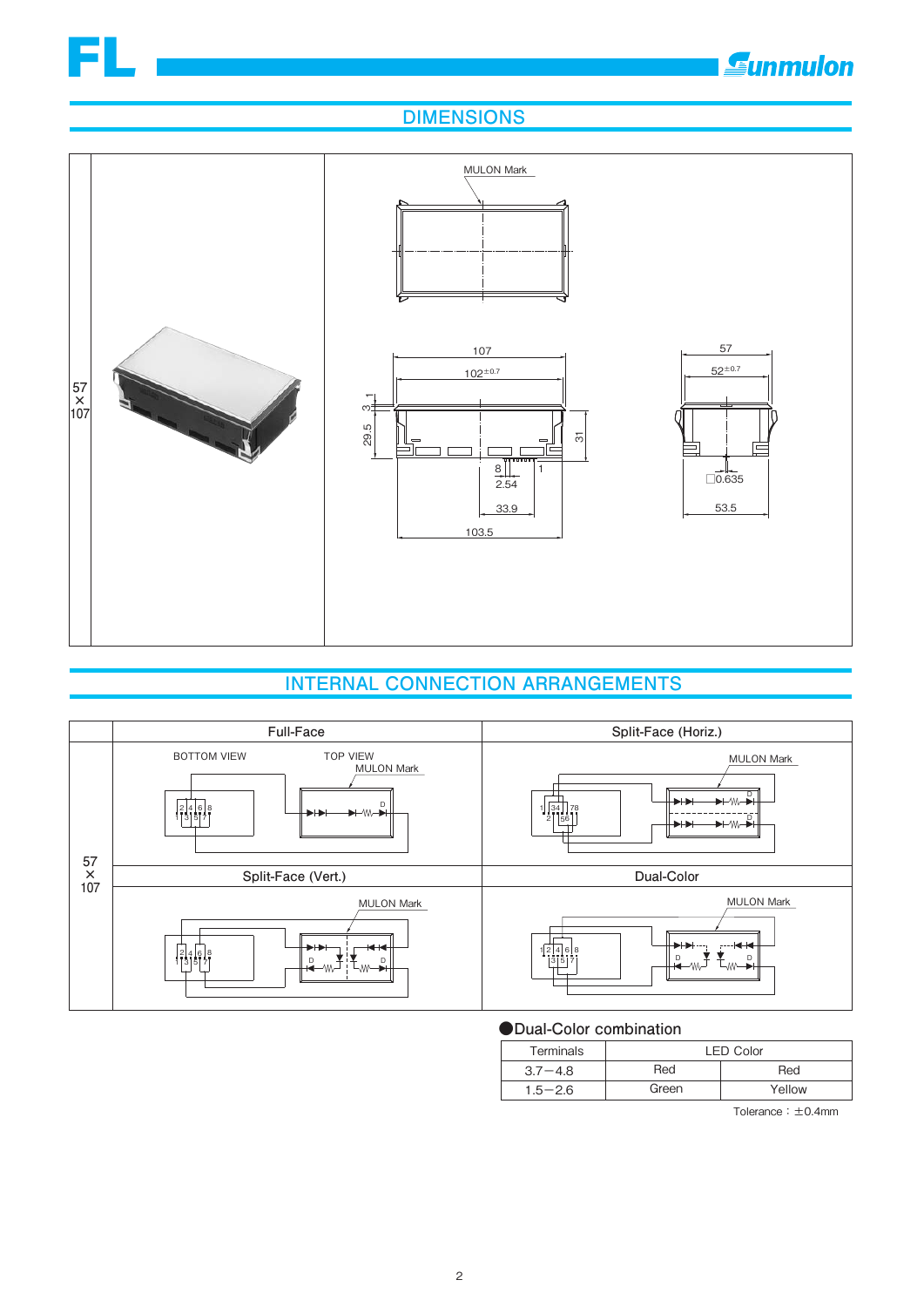# **Eunmulon**



## **端 子 配 置**

#### **●TERMINAL LAYOUT**

12345678

| Suitable wire |
|---------------|
|---------------|

| Wire size | Diameter       |
|-----------|----------------|
| AWG#24-28 | $1.0 - 1.5$ mm |

|                |                | $57\times107$         |                                 |                |
|----------------|----------------|-----------------------|---------------------------------|----------------|
| Pin<br>No.     |                |                       |                                 |                |
|                | Full-Face      | Dual-Color            | Split, Horiz.                   | Split, Vert.   |
| 1              | $(+)$<br>Anode | Anode<br>$(+)$        | $(+)$<br>Anode                  | $(+)$<br>Anode |
| $\overline{2}$ | Cathode $(-)$  | $Cathode (-)$         | Cathode $(-)$                   | Cathode $(-)$  |
| 3              | $(+)$<br>Anode | $(+)$<br>Anode        | $(+)$<br>Anode                  | $(+)$<br>Anode |
| 4              | Cathode $(-)$  | $ $ Cathode $(-)$     | $\vert$ Cathode $\vert$ $\vert$ | Cathode $(-)$  |
| 5              | $(+)$<br>Anode | $(+)$<br>Anode        | $(+)$<br>Anode                  | Anode<br>$(+)$ |
| 6              | Cathode $(-)$  | $\vert$ Cathode $(-)$ | Cathode $(-)$                   | Cathode $(-)$  |
| $\overline{7}$ | $(+)$<br>Anode | Anode<br>$(+)$        | $(+)$<br>Anode                  | Anode<br>$(+)$ |
| 8              | Cathode $(-)$  | Cathode $(-)$         | Cathode                         | Cathode        |

# **PANEL LAYOUT/PANEL CUT DIMENSIONS**



Panel cut dimension should be after panel paintings.

n: number of indicators

**ACCESSORIES**